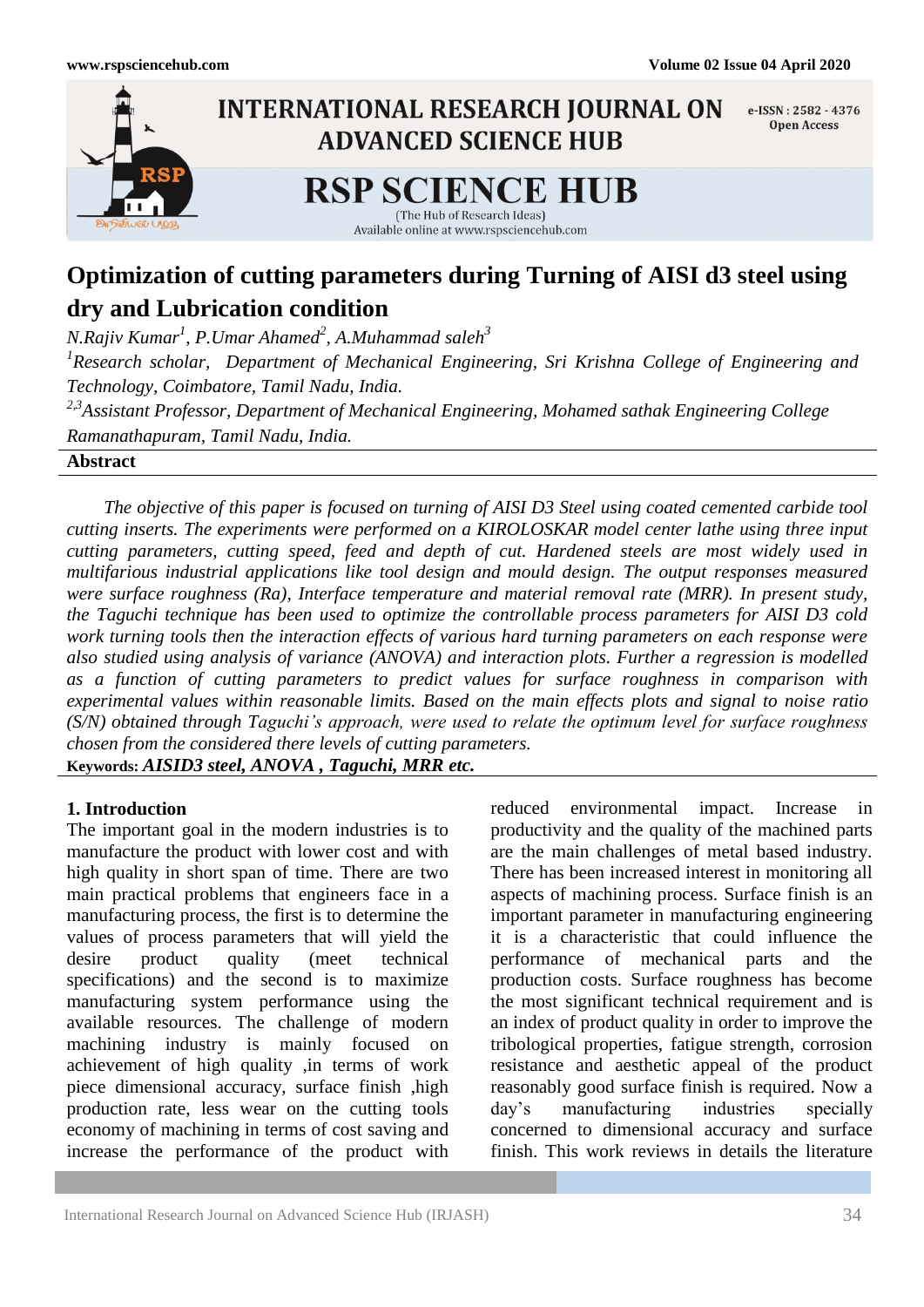for a better understanding of the problem discussed in this area. T. Tamizharasan, J. Kingston Barnabas, "optimization of parameters in hard dry turning using doe, de and pso". The objective of this investigation is to obtain an optimal setting of product and process parameters in turning for minimizing the flank wear of tool and for improving the surface finish of the manufactured Component . HM Somasekhara, Lakshamana Swami, "optimizing surface roughness in turning operation using Taguchi method and ANOVA" ,the objective of this paper is to obtain a optimal setting of turning parameters ( speed, feed and depth f cut) which results in an optimum value of surface roughness while machining A1 6351 T6 alloy using uncoated carbide inserts by applying genetic algorithm . [1−4] Hari Singh, Pradeep, optimizing cutting force for turned parts for Taguchi's parameters design approach, the objective of this paper is to obtain the optimum setting of turning process parameters cutting speed, feed and depth of cut resulting in an optimum value of cutting force while machining En 24 alloy steel with Tic coated carbide inserts. Varaprasad Bhemuni, SrinivasaRao Chelamalasetti, Siva Prasad Kondapalli, "Effect of Machining Parameters on Tool Wear and Nodal Temperature in Hard Turning of AISI D3 Steel", this paper attempts has been made to develop a model and predict the tool wear and nodal temperature of hard turned AISI D3 hardened steel using Response Surface Methodology (RSM). J.S. Durejaa, Rupinder Singha&Manpreet S. Bhattib , " Optimizing flank wear and surface roughness during hard turning of AISI D3 steel" by Taguchi and RSM methodsthis paper investigate tool wear (flank wear) and surface roughness during finish hard turning of AISI D3 steel (58HRC) with coated carbide (TiSiN-TiAlNcoated) cutting tool. Taguchi L9 (3)3 orthogonal array has been applied for experimental design. S/N ratio and ANOVA analyses were performed to identify significant parameters influencing tool wear and surface roughness. Esmaeil Soltani, HesamShahali an investigation of surface roughness and main cutting force during the hard turning of AISI d3 tool steel using ceramic tools, this paper depicts The combined effects of four machining parameters, including cutting speed, feed rate, hardness and tool corner radius were investigated

based on two performance characteristics involving surface roughness and main cutting force. Central composite design (CCD) was applied as experimental design. R.K.Suresh, P.Venkataramaiah, G.Krishnaiah depicts that approach basedon Grey relational analysis and Desirability function analysis for optimizing the process parameters during turning of AISI 8620 alloy steel with CVD coated tool with multiple performance characteristics. Experimentation were carried out on a CNC lathe using L9 orthogonal array based on Taguchi design of experiments. The optimal turning parameters are determined by composite desirability index and grey relational grade. Analysis of variance (ANOVA) is used to determine the influence of parameters which significantly affect the responses. The objectives of present work are: Conducting experimentation by application of orthogonal array for design of experiments and implementing Taguchi method for finding the effect of cutting parameters To develop a Regression model using MINITAB 16 software and compare with the experimental roughness values.[5−9].

# **2. Experimental Procedure**

An engine lathe was used for conducting the experiments. AISI D3 a cold work steel was used as the work material and CVD coated cemented carbide was used as the cutting tool. The average surface roughness on the work piece was measured using SV-C4500 surface roughness measuring instrument. The experimentation of this work was based on Taguchi's design of experiments have to be carried out when the number of the process parameters increases. In this work, three cutting parameters namely, spindle speed, depth of cut and feed rate were considered for experimentation. Accordingly there are three input parameters and for each parameter three levels were assumed. For three factors, three level experiments, Taguchi had specified L9 orthogonal array experimentation was recorded and further analyzed. Table 1 shows the parameters and their levels considered for experiment. The tests were carried for a work piece bar of 40mm Diameter and 70mm length in a KIROLOSKAR model center lathe using three input cutting parameters, cutting speed, feed and depth of cut. CVD **c**oated cemented carbide for the different alloying elements of AISI D3 a cold work steel are shown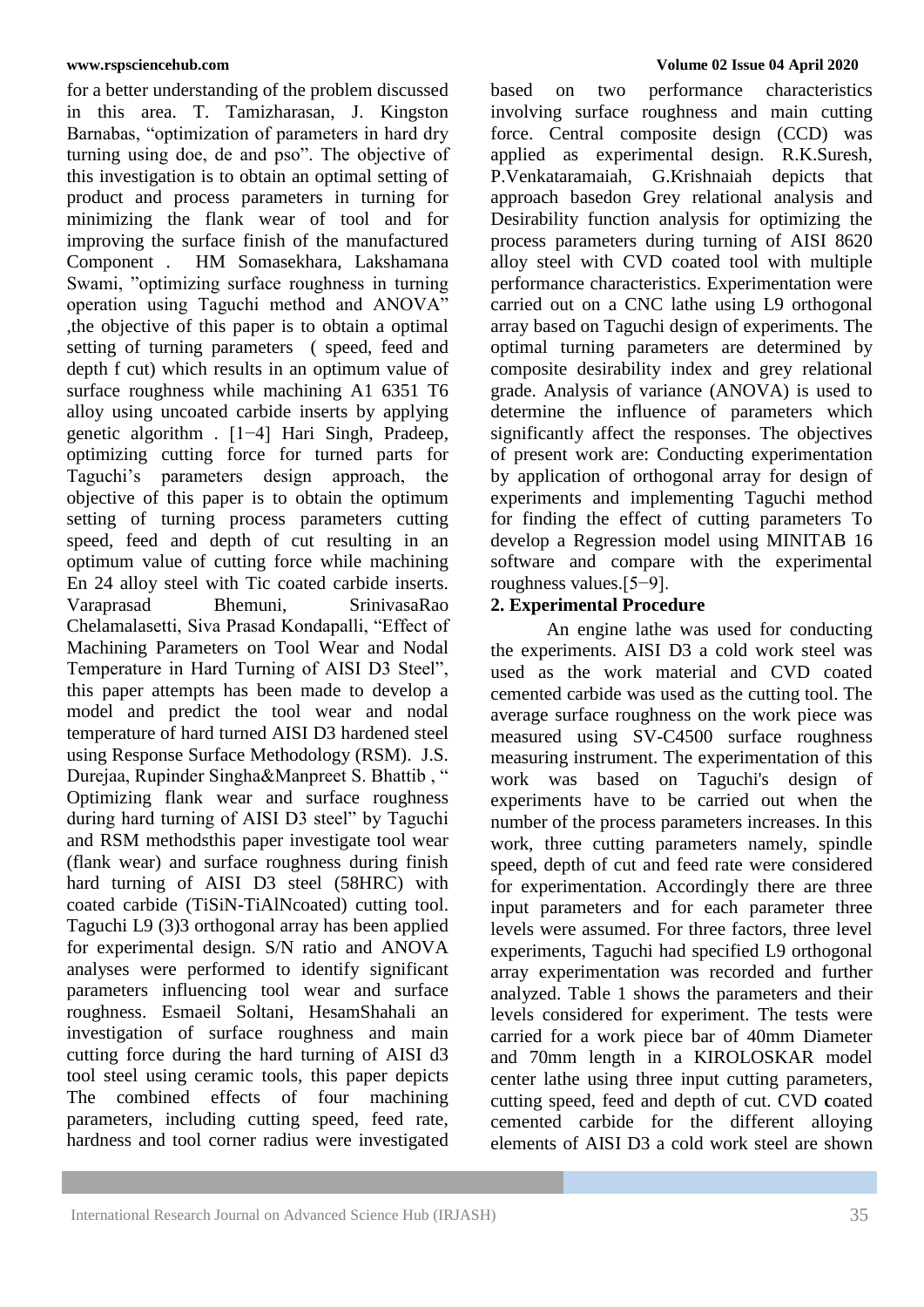in Table 2 & 3. The various Mechanical properties of AISI D3 cold work steel are shown in Table 4. The various properties of AISI D3 cold work steel are shown in Table 5 The cutting parameters of

#### **[www.rspsciencehub.com](http://www.rspsciencehub.com/) Volume 02 Issue 04 April 2020**

machining of AISI D3 cold work steel are cutting speed, depth of cut and feed are taken as shown in table1.The Physical Properties of AISI D3 Cold Work Steel is shown in table 5.

**Table 1: The process parameters and their levels**

| <b>Cutting Parameters</b>    | <b>Level 1</b> | <b>Level 2</b> | Level 3 |
|------------------------------|----------------|----------------|---------|
| Spindle Speed(rpm)           | 450            | 710            | 1120    |
| $\text{Feed}(mm/\text{rev})$ | 0.05           | 0.071          | 0.09    |
| Depth of $cut(mm)$           |                | 1.5            | 2.0     |

| Table 2: Chemical composition of AISI D3 cold work Steel |  |
|----------------------------------------------------------|--|
|----------------------------------------------------------|--|

| <b>Elements</b> | $\mathbf C$ | Si | Mn | $\mathbf{Cr}$                                                        | P | S | Ni | M |       |       |
|-----------------|-------------|----|----|----------------------------------------------------------------------|---|---|----|---|-------|-------|
| $\%$            | 2.179       |    |    | $0.511$   $0.511$   $12.634$   $0.027$   $0.021$   $0.050$   $0.178$ |   |   |    |   | 0.042 | 0.065 |

### **Table 3: CVD- coating constituents**

| <b>Type of constituent</b> | Acronym                                  | <b>Properties</b>                                                                                                                                                        |
|----------------------------|------------------------------------------|--------------------------------------------------------------------------------------------------------------------------------------------------------------------------|
| $MT-Ti(C, N)$              | modern titanium carbonitride<br>coatings | Its<br>hardness<br>provides<br>abrasive<br>wear<br>resistance, resulting in reduced flank wear                                                                           |
| $CVD-Al2O3$                | Alumina coatings $(Al2O3)$               | Chemically inert with low thermal<br>conductivity, making it resistant to crater<br>wear. It also acts as a thermal barrier to<br>improve plastic deformation resistance |
| <b>CVD-TiN</b>             | titanium carbide coating (TiC)           | Improves wear resistance and is used for<br>wear detection                                                                                                               |

### **Table 4: Mechanical Properties Of AISI D3 Cold work Steel**

| <b>Properties</b>      | <b>Metric</b> | <b>Imperial</b> |
|------------------------|---------------|-----------------|
| Izod impact un-notched | $28.0$ J      | $20.7$ ft-lb    |
| Poisson's ratio        | $0.27 - 0.30$ | $0.27 - 0.30$   |
| <b>Elastic modulus</b> | 190-210 GPa   | 27557-30457 ksi |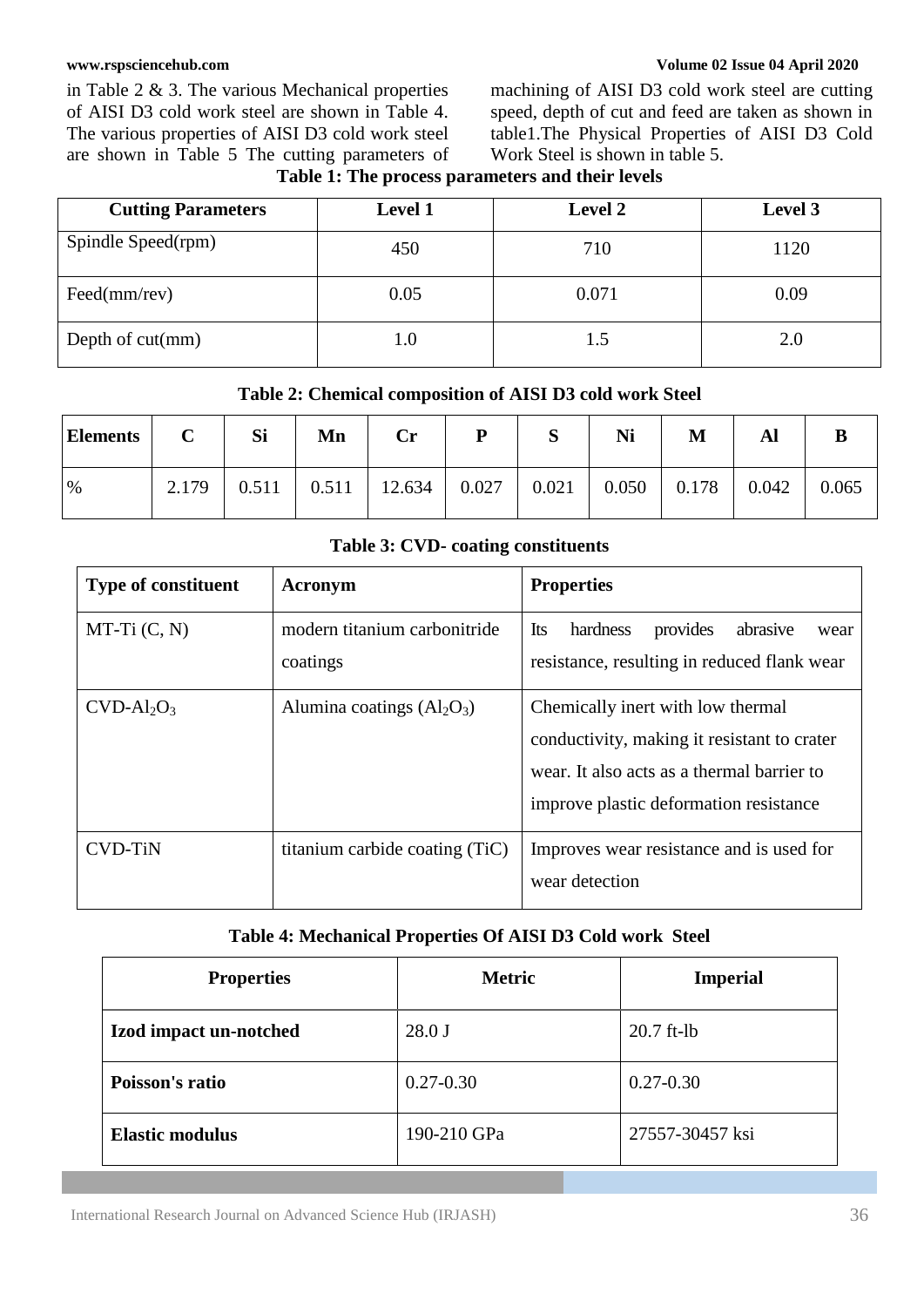| <b>Properties</b>    | <b>Metric</b>                  | <b>Imperial</b> |
|----------------------|--------------------------------|-----------------|
| <b>Density</b>       | $7.7 \times 1000 \text{ kg/m}$ | $0.278$ lb./in3 |
| <b>Melting point</b> | $1421$ °C                      | $2590$ °F       |

**Table 5: Physical Properties of AISI D3 Cold Work Steel**

The design of experiments (DOE) is an effective approach to optimize the throughout in various manufacturing –related processes. The DOE had been implemented to select minimum **2.1 Experimental details and specification**

surface roughness of cylindrical work piece and cutting force is investigated the L9 orthogonal arrays was selected for this study.

| Machine tool                                                                                         |                           | Kiroloskar Centre Lathe                                        |
|------------------------------------------------------------------------------------------------------|---------------------------|----------------------------------------------------------------|
| Work material                                                                                        | $\mathbb{Z}^{\mathbb{Z}}$ | nAISI D3 cold Working Steel                                    |
| Cutting tool                                                                                         |                           | CVD cemented carbide tool                                      |
| Available cutting parameters and ranges                                                              |                           |                                                                |
| Speed V (rpm)<br>$\mathcal{L}^{\text{max}}_{\text{max}}$ and $\mathcal{L}^{\text{max}}_{\text{max}}$ |                           | 450, 710, and 1120                                             |
| Feed rate (mm/rev) : $0.05, 0.071, 0.09$ ,                                                           |                           |                                                                |
| Depth of cut (mm) $\qquad \qquad$ : $\qquad 1.0, 1.5, 2.0$                                           |                           |                                                                |
|                                                                                                      |                           | Cutting conditions: Dry cutting & minimum quantity LUBRICATION |
|                                                                                                      |                           |                                                                |

# **3. DESIGN OF EXPERIMENT**

In order to achieve the desired aim, the investigations were planned to be carried out in the following steps.

1. Identifying the machining parameters

2. Selection of useful limits of the cutting parameters namely speed, feed and depth of cut.

3. Developing the design matrix

4. Conducting the experiment as per the Taguchi design matrix

5. Testing the significance of regression coefficient and arriving at the final form of the mathematical models.

6. Presenting the main effects and significance interactions between different in the graphical forms

7. Analysis of results and conclusions

A design of experiment is a structured, organized method for determining the relationship between factors affecting a process and the output of that process

- 1. Conducting and analyzing controlled tests to evaluate the factors that control the value of parameter or a group of parameters
- 2. Design of experiments refers to experimental methods used to quantify indeterminist measurements of factors and interactions between

factors statistically through observance of forced changes methodically as directed by mathematically systematic tables

Design of experiment techniques

- 1. Factorial designs
- 2. Response surface methodology
- 3. Mixture design
- 4. Taguchi design

Among those we had selected taguchi design for optimizing surface roughness in turning operation. **4. RESULTS AND DISCUSSIONS**

Taguchi's emphasis on minimizing deviation from target led him to develop measures of process output that incorporate both the location of the output as well as the variation. These measures are called Signal to noise ratio. The Signal to Noise ratio provides the measure of the impact of noise factors and performance. The larger S/N, the more robust the product is against noise. Calculation of S/N ratio depends on experimental objective AISI D3 cold working steel and CVD coated cemented carbide tool. For the corresponding response surface roughness the signal to noise ratio and means are calculated by using the formula which is the lower the better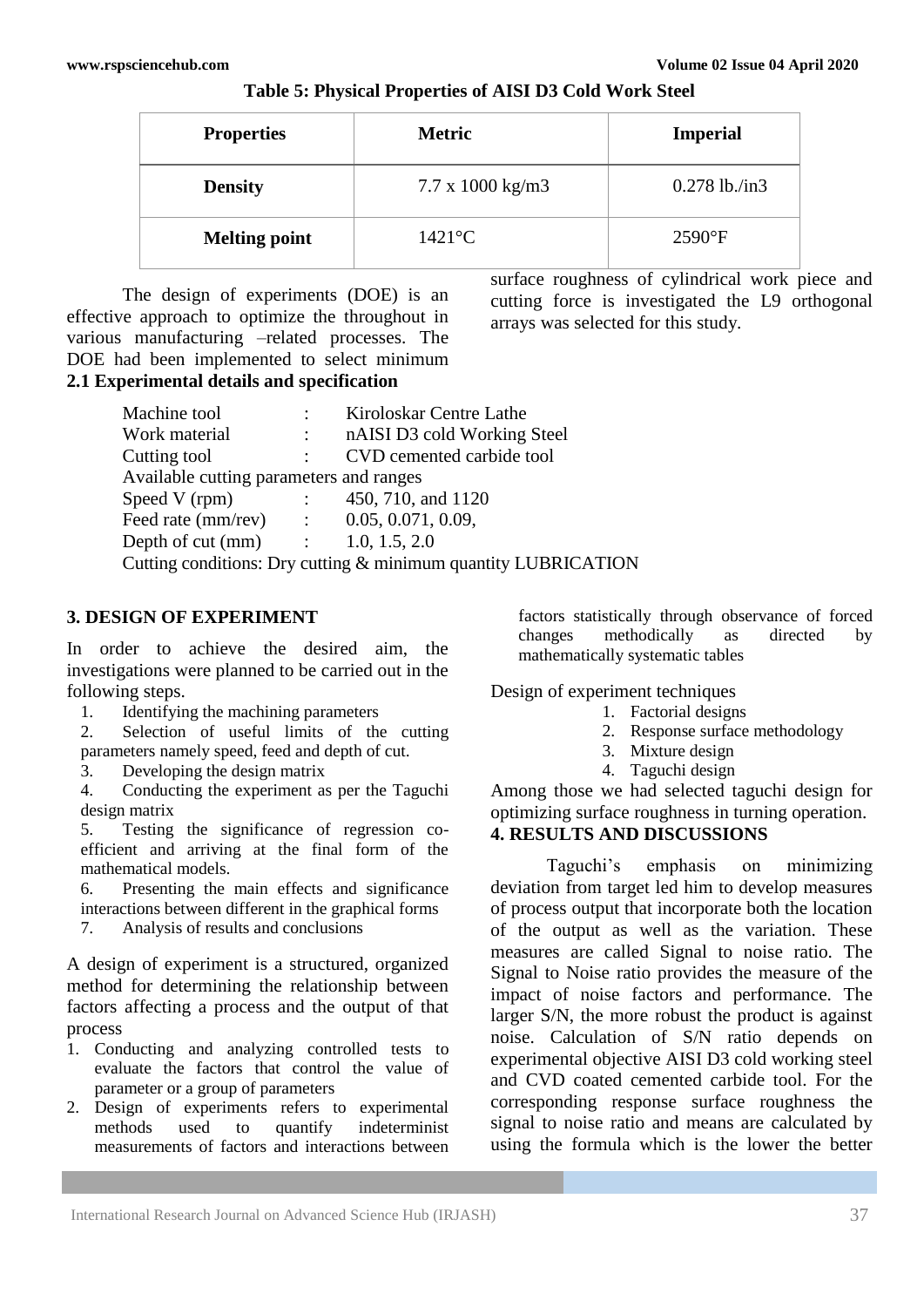.

value. The result obtained is tabulated as shown in the table 6.From the table 6 Depth of cut has the higher value of 14.7285 than speed and feed.so, Depth of cut affects the surface roughness. From

**[www.rspsciencehub.com](http://www.rspsciencehub.com/) Volume 02 Issue 04 April 2020**

the table 7 depth of cut has the higher value of 9.0473 than speed and feed.so, Depth of cut affects the surface roughness. The Response table for signal to noise ratio (Dry) is shown in table 8.

|  |  |  | Table 6 : Response table for signal to noise ratio (LUBRICATION) |
|--|--|--|------------------------------------------------------------------|
|--|--|--|------------------------------------------------------------------|

| <b>Level</b> | Speed (rpm) | Feed (mm/rev) | Depth of cut(mm) |
|--------------|-------------|---------------|------------------|
|              | 0.9006      | $-1.4446$     | 4.4767           |
|              | $-0.4591$   | $-0.9194$     | 2.8305           |
|              | $-3.3862$   | $-0.5807$     | $-10.2518$       |
|              | 4.2868      | 0.8639        | 14.7285          |
| Rank         |             |               |                  |

**Table 7: Response table for signal to noise ratio (Dry)**

| <b>Level</b> | Speed (rpm) | Feed (mm/rev) | Depth of cut (mm) |
|--------------|-------------|---------------|-------------------|
|              | 2.100       | 0.3794        | 4.4258            |
| ⌒            | 0.9856      | $-0.9396$     | 2.3281            |
| 3            | $-0.9531$   | 2.6927        | $-4.6214$         |
| 4            | 3.0530      | 3.6322        | 9.0473            |
| Rank         |             |               |                   |

# **Table 8: Response Table for Means (LUBRICATION)**

| <b>Level</b> | Speed (rpm) | Feed (mm/rev) | Depth of cut (mm) |
|--------------|-------------|---------------|-------------------|
|              | 1.0567      | 2.2433        | 0.6000            |
| 2            | 1.4667      | 1.5000        | 0.7400            |
| 3            | 2.4000      | 1.1800        | 3.5833            |
| Delta        | 1.3433      | 1.0633        | 2.9833            |
| Rank         | ⌒           |               |                   |

### **Table 9 : Response Table for Means (Dry)**

| <b>Level</b> | Speed (rpm) | Feed (mm/rev) | Depth of cut<br>(mm) |
|--------------|-------------|---------------|----------------------|
|              | 0.8633      | 1.5200        | 0.6167               |
| 2            | 0.9933      | 1.2000        | 0.8267               |
| 3            | 1.6033      | 0.7400        | 2.0167               |
| Delta        | 0.7400      | 0.7800        | 1.4000               |
| Rank         | 3           | ∍             |                      |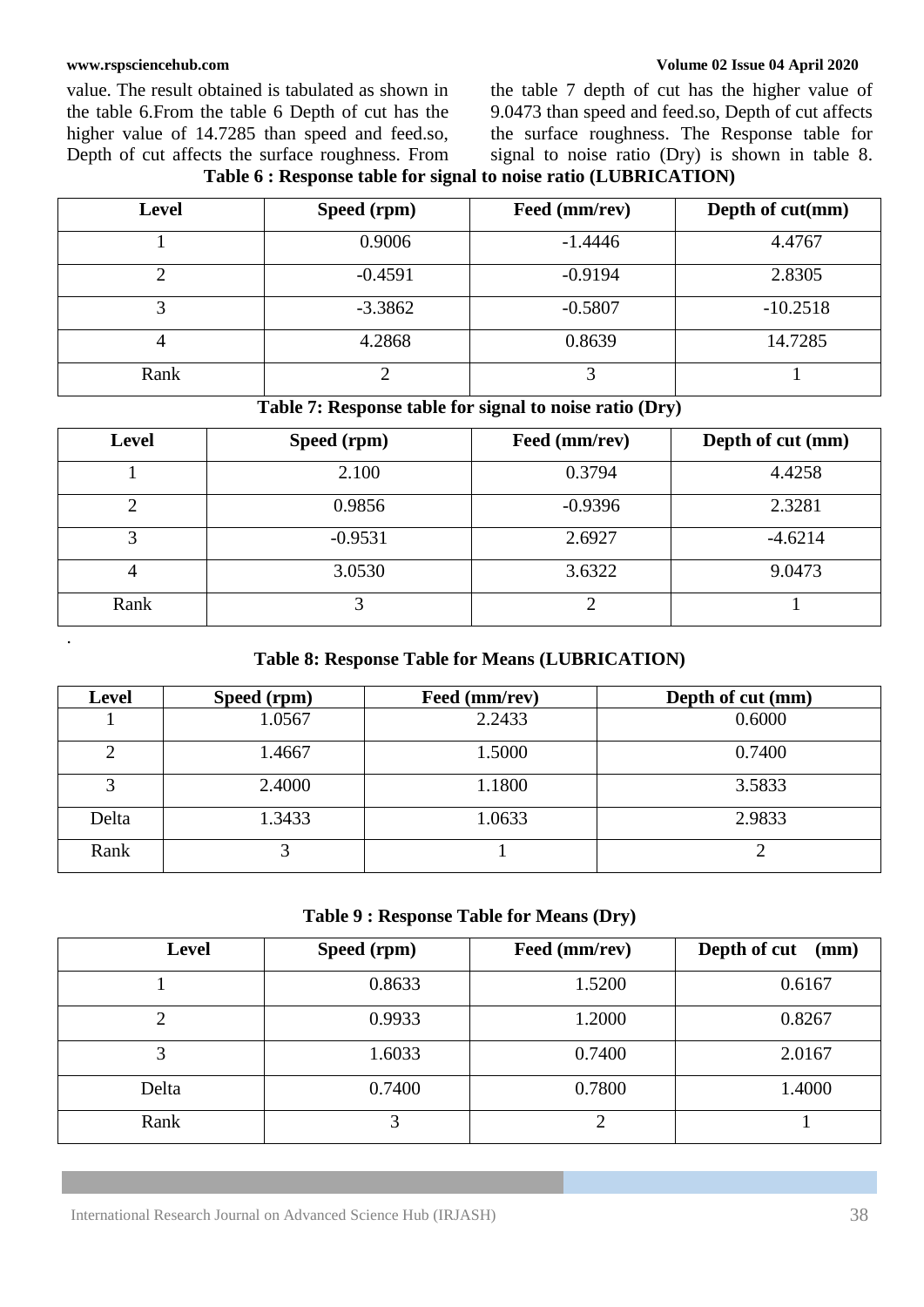The table 8 &9 indicates the Response table means of lubrication and Dry condition. The table 10 shows the linear model of process parameters, Analysis of variance is concerned with determining whether variances in two or more populations are significantly different. The experimental results were analysed with the analysis of variance (ANOVA), which is used to investigate design parameters significantly affect the quality characteristic. This is too accomplished by separating the total variability of the S/N ratio,

**[www.rspsciencehub.com](http://www.rspsciencehub.com/) Volume 02 Issue 04 April 2020**

which is measured by the sum of squared deviations from total mean S/N ratio, into contributions by each of the design parameters and the error. The result of ANOVA on the surface roughness (Ra) is shown in the following Table 11& 12. Ra versus speed (s) , feed (f) and depth of cut (d) and interactions of parameters is also allowed to determine the effect of any two cutting parameters where as other parameter is maintained constant throughout the design of experiment.

| <b>Factor</b>       | <b>Type</b> | levels | <b>Values</b> |
|---------------------|-------------|--------|---------------|
| Spindle Speed $(s)$ | Fixed       | 3      | 1, 2, 3       |
| Feed $(f)$          | Fixed       | 3      | 1, 2, 3       |
| Depth of $cut(d)$   | Fixed       | 3      | 1, 2, 3       |

| <b>Table 10: Linear Model</b> |
|-------------------------------|
|                               |

| Table 11: Percentage contribution table (LUBRICATION) |  |
|-------------------------------------------------------|--|
|-------------------------------------------------------|--|

| <b>Source</b> | Degrees of<br>freedom | sum of<br>squares | Mean of<br>squares | F-Ratio | % contribution |
|---------------|-----------------------|-------------------|--------------------|---------|----------------|
| <b>Speed</b>  | $\overline{2}$        | 2.8408            | 1.4204             | 1.0628  | 11.6927        |
| Feed          | $\overline{2}$        | 1.7808            | 0.8904             | 0.66624 | 7.3298         |
| Depth of cut  | $\overline{2}$        | 17.008            | 8.005              | 6.3604  | 70             |
| <b>Error</b>  | $\overline{2}$        | 2.6729            | 1.33645            |         | 11             |
| <b>Total</b>  | 8                     | 24.3025           |                    |         | 100            |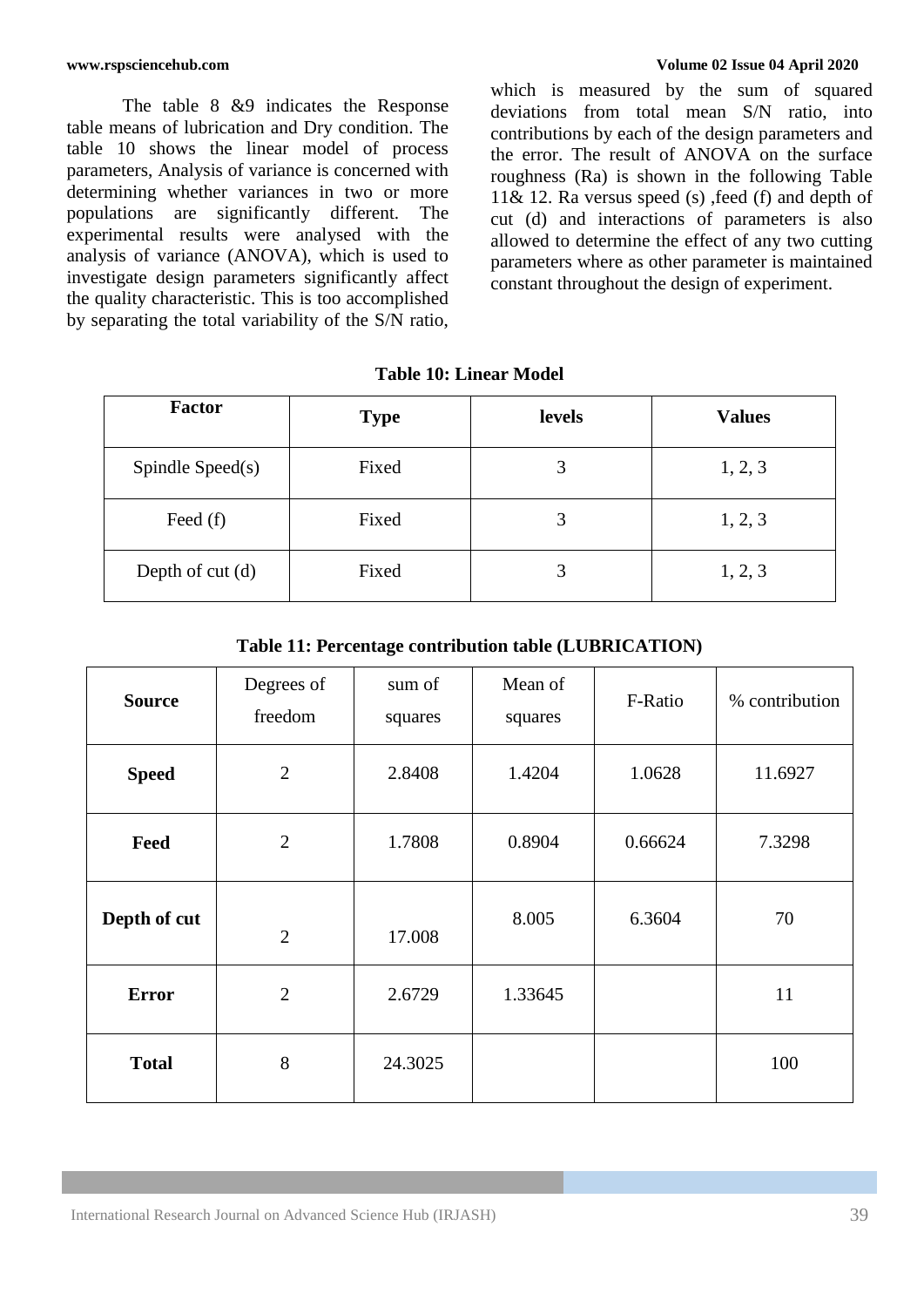| <b>Source</b> | Degrees of     | sum of  | <b>Mean of</b> | <b>F-Ratio</b> | $\frac{0}{0}$ |
|---------------|----------------|---------|----------------|----------------|---------------|
|               | freedom        | squares | squares        |                | contribution  |
| <b>Speed</b>  | $\overline{2}$ | 0.9364  | 0.4682         | 0.65           | 12.11         |
| Feed          | $\overline{2}$ | 1.9355  | 0.9677         | 1.3479         | 25.04         |
| Depth of cut  |                |         |                |                |               |
| (mm)          | $\overline{2}$ | 3.42    | 1.71           | 2.3819         | 44.25         |
| <b>Error</b>  | $\overline{2}$ | 1.4359  | 0.7179         |                | 18.58         |
| <b>Total</b>  | 8              | 7.7278  |                |                | 100           |

**Table 12: Percentage contribution table (Dry)**



**Fig.1. Main Effects Plot for Means (LUBRICATION)**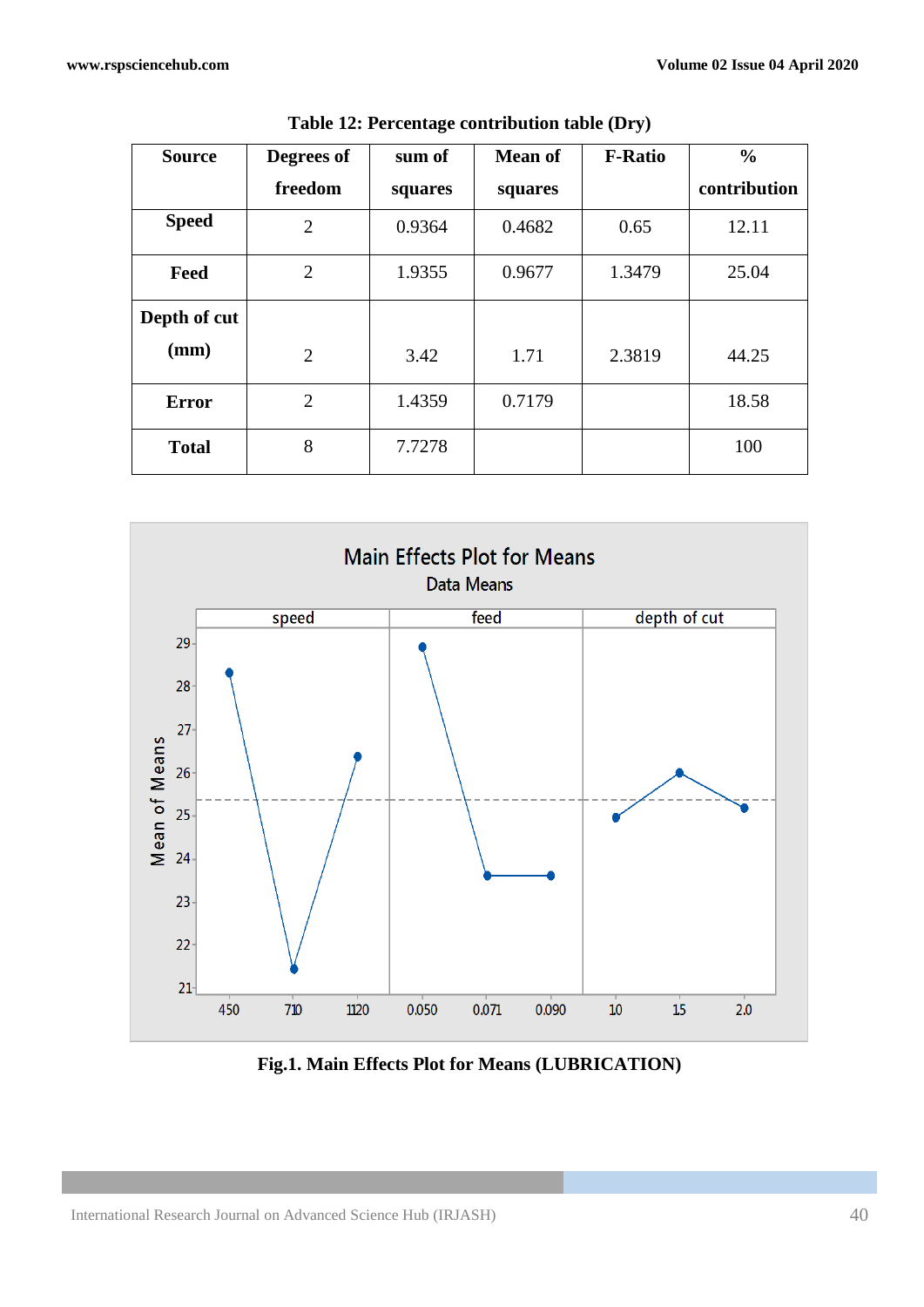

**Fig.2. Main Effects Plot for S/N ratios (LUBRICATION)**



**Fig.3.: Main Effects Plot for Means (Dry)**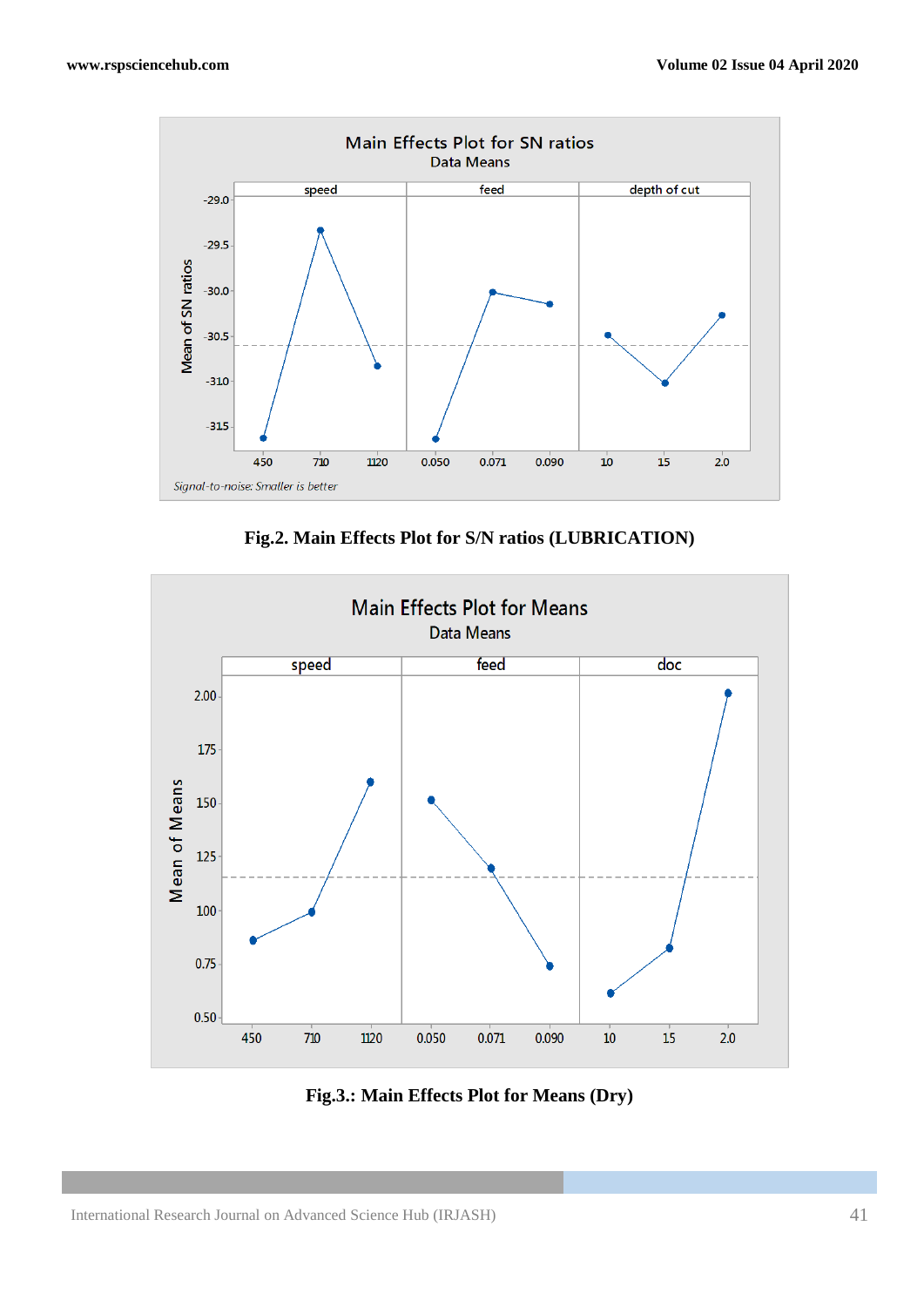

**Fig.4. Main Effects Plot for S/N ratios (Dry)**

From the Fig 1 main effect plots for Means vs Speed, Feed, depth of cut. On this Speed (450), feed  $(0.050)$ , Depth of cut  $(1.5)$  the surface roughness will be minimum. The Fig. 2 is drawn by the mean of signal to noise ratio vs Speed, Feed, Depth of cut. The signal to noise ratio should be minimum. So, in this  $speed(450), Feed(0.050),Depth$  of cut  $(1.5)$  the

surface roughness will be minimum.The Fig.3. shows the mean of means vs speed, feed, depth of cut in dry condition. On this speed(1120), feed $(0.050)$ , depth of cut $(2.0)$  the surface roughness will be minimum. The Fig.4. Shown Main Effects Plot for S/N ratios (Dry). The Table 13 & 14 shows the predicted and experimental roughness at lubrication and dry conditions.

| Speed(rpm) | Feed(mm/rev) | Depth of<br>cut(mm) | Exp<br>$Ra(\mu m)$ | <b>Predicted</b><br>$Ra(\mu m)$ |
|------------|--------------|---------------------|--------------------|---------------------------------|
| 450        | 0.05         | 1.0                 | 0.53               | 0.39                            |
| 450        | 0.071        | 1.5                 | 0.72               | 0.95                            |
| 450        | 0.09         | $\overline{2}$      | 1.92               | 1.78                            |
| 710        | 0.05         | 1.5                 | 0.55               | 1.29                            |
| 710        | 0.071        | $\overline{2}$      | 3.18               | 2.37                            |
| 710        | 0.09         | $\mathbf{1}$        | 0.67               | 0.45                            |
| 1120       | 0.05         | $\overline{2}$      | 5.65               | 3.22                            |
| 1120       | 0.071        | 1.                  | 0.60               | 0.65                            |
| 1120       | 0.09         | 1.5                 | 0.95               | 1.49                            |

**Table 13: Response table for predicted and experimental roughness (LUBRICATION)**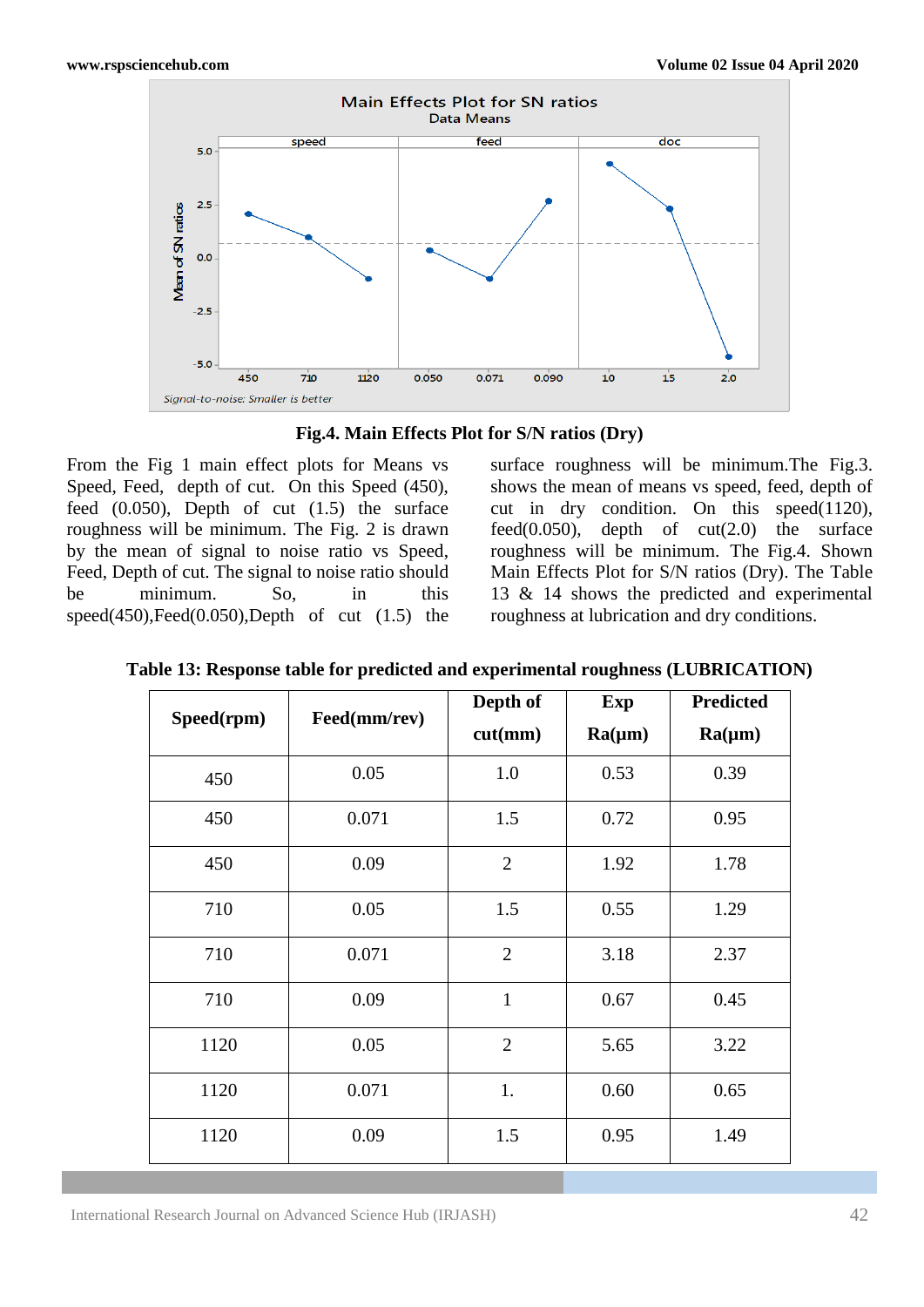| Speed(rpm) | Feed(mm/rev) | Depth of cut(mm) | Exp $Ra(\mu m)$ | Predicted $Ra(\mu m)$ |
|------------|--------------|------------------|-----------------|-----------------------|
| 450        | 0.05         | $1.0\,$          | 0.44            | 0.51                  |
| 450        | 0.071        | 1.5              | 1.31            | 0.8                   |
| 450        | 0.09         | $\mathbf{2}$     | 0.84            | 1.10                  |
| 710        | 0.05         | 1.5              | 0.56            | 1.09                  |
| 710        | 0.071        | $\overline{2}$   | 1.65            | 1.44                  |
| 710        | 0.09         | $\mathbf{1}$     | 0.77            | 0.48                  |
| 1120       | 0.05         | $\overline{2}$   | 3.56            | 1.97                  |
| 1120       | 0.071        | 1.               | 0.64            | 0.63                  |
| 1120       | 0.09         | 1.5              | 0.61            | $\mathbf{1}$          |

**Table 14: Response table for predicted and experimental roughness (Dry)**

# **4.1. Signal Factors Influence On RA for the tool CVD on AISI D3 Cold Working Steel**

The plots consisting of mean effects for S/N Ratio and interaction plot for means, smalleris-better (S/N Ratio) is selected as an objective of performance characteristics for minimizing the target Ra of signal factors speed, feed and depth of cut. Among the machining parameters **Feed** is the most influence parameter. For surface roughness (Ra).The table 15&16 shows the optimized results for AISI D3 on CVD tool at Lubrication and dry conditions for machining process.

# **Table 15: Optimized table obtained for AISI D3 on CVD tool (LUBRICATION)**

| Control factors                                                  | $Speed(s)$ rpm | Feed $(f)$ mm/rev | Depth of $cut(d)$ |  |  |
|------------------------------------------------------------------|----------------|-------------------|-------------------|--|--|
|                                                                  |                |                   | mm                |  |  |
| Surface roughness $(Ra) \mu m$                                   | 450            | 0.09              | l.0               |  |  |
| Table 16: Optimized table obtained for AISI D3 on CVD tool (Dry) |                |                   |                   |  |  |

| Control factors                | Speed(s)rpm | Feed (f) mm/rev | Depth of $cut(d)$<br>mm |
|--------------------------------|-------------|-----------------|-------------------------|
| Surface roughness $(Ra) \mu m$ | 450         | 0.09            | 1.0                     |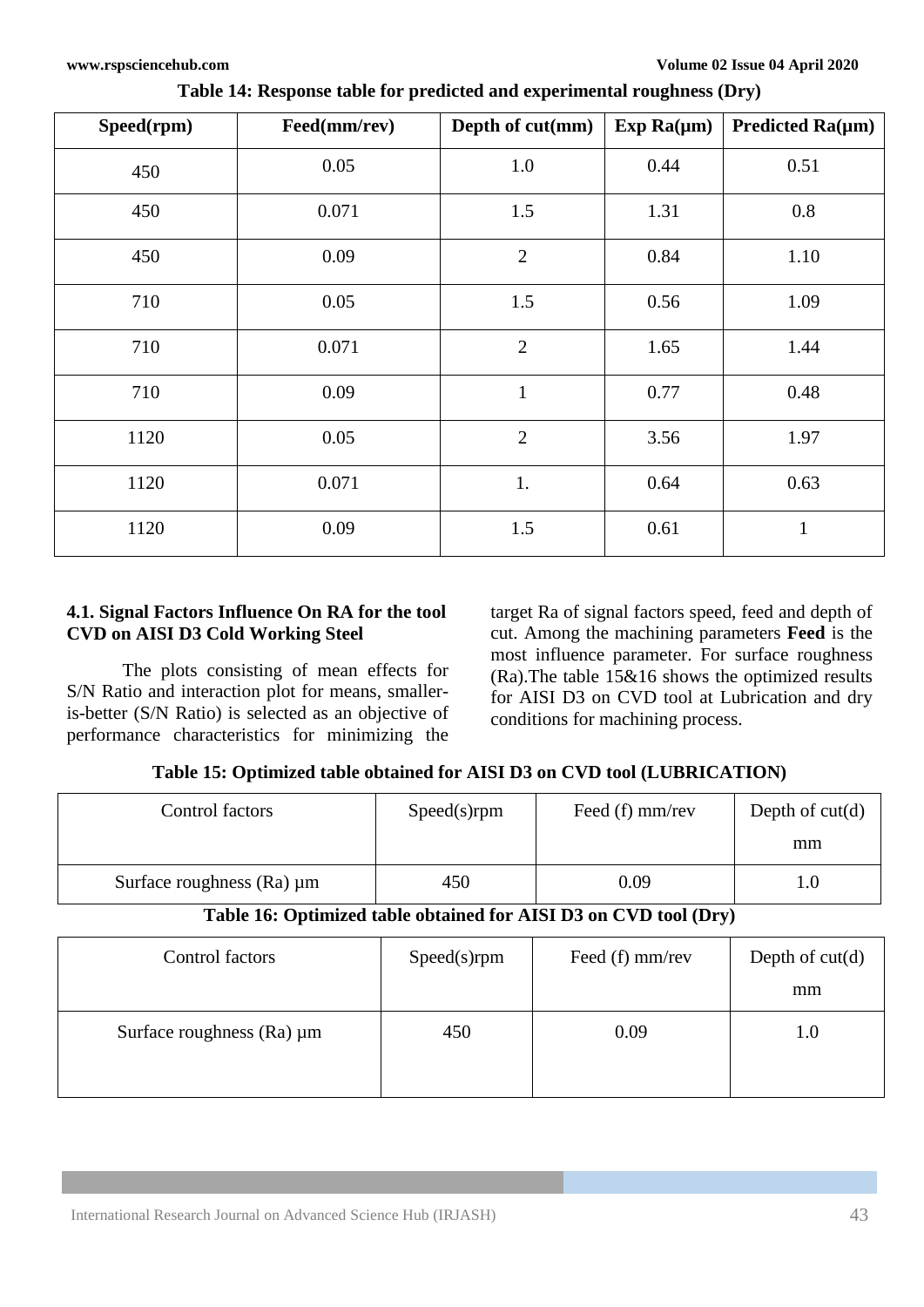### **5. CONCLUSION**

The analyzed results from turning AISI D3<br>
Vorking steel with CVD coated cemented Cold Working steel with carbide inserts revealed the following conclusions.

- $\geq$  Taguchi is an efficient and systematical methodology for optimizing turning methodology for optimizing turning parameters and can be utilized rather than engineering judgment.
- $\triangleright$  It is observed that feed is the most influential controlling factor on surface roughness variation followed by depth of cut.
- $\triangleright$  Spindle speed is found to be insignificant on surface roughness.
- > The optimal combination of process parameters for minimum surface roughness is obtained at 450 rpm, 0.09 mm/rev feed and 1.0 mm depth of cut For LUBRICATION Conditions
- $\triangleright$  The optimal combination of process parameters for minimum surface roughness is obtained at 450 rpm, 0.09 mm/rev feed and 1.0 mm depth of cut For Dry Condition.
- $\triangleright$  The ANOVA re related that the percentage contribution of Depth of cut (70%) is the dominant parameter followed by Speed (11.6927%) for surface roughness For LUBRICATION Conditions.
- $\triangleright$  The ANOVA re related that the percentage contribution of Depth of cut (44.25%) is the dominant parameter followed by feed (25.04%) for surface roughness for dry conditions.
- $\triangleright$  The average surface roughness values Ra resulted from machining AISI D3 COLD WORKING steel with CVD coated cemented carbide cutting tools is about 1.64 micro meters For LUBRICATION
- $\triangleright$  The average surface roughness values Ra resulted from machining AISI D3 COLD WORKING steel with CVD coated cemented carbide cutting tools is about 1.19 micro meters for DRY.
- $\triangleright$  The fluctuations of Ra values are explained by the fact that Ra depends on the turning parameters.
- $\triangleright$  The regression model was able to predict values for surface roughness with reasonable degree of approximation.

#### **[www.rspsciencehub.com](http://www.rspsciencehub.com/) Volume 02 Issue 04 April 2020**

- $\triangleright$  Using the experimental data, a linear regression model is developed and the values obtained for the response Ra is compared with experimental values. A graph is plotted between regression predicted values and an experimentally measured values.
- $\triangleright$  It is observed that the predicted values and experimental values of surface roughness are close to each other.

### **REFERENCES**

- 1. T. Tamizharasan, J. Kingston Barnabas, "optimization of parameters in hard dry turning using doe, de and pso".The surface finish and flank wear have been investigated in this analysis while machining practically used components.(2012)
- 2. H.M.Somasekhara, N.lakshamanaswami "optimizing surface roughness in turning operation using Taguchi method and ANOVA", International Journal of Engineering Science and Technology (IJEST), ISSN : 0975-5462 Vol. 4 No.05 May 2012.
- 3. Hari Singh, pradeep,"optimizing cutting force for turned parts for Taguchi's parameters design approach ", Indian Journal of Engineering & Materials Sciences, Vol. 12, April 2005, pp. 97-103.
- 4. Varaprasad Bhemuni, Srinivasa Rao Chelamalasetti, Siva Prasad Kondapalli, "Effect of Machining Parameters on Tool Wear and Nodal Temperature in Hard Turning of AISI D3 Steel", Open Access Library Journal, September 2014, Volume1
- 5. T. Pravin, C. Somu, R. Rajavel, M. Subramanian, P. Prince Reynold, Integrated Taguchi cum grey relational experimental analysis technique (GREAT) for optimization and material characterization of FSP surface composites on AA6061 aluminium alloys, Materials Today: Proceedings, 2020, [https://doi.org/10.1016/j.matpr.2020.02.86](https://doi.org/10.1016/j.matpr.2020.02.863) [3.](https://doi.org/10.1016/j.matpr.2020.02.863)
- 6. R. Ranjith, C. Somu, G. Tharanitharan, Venkatajalapathi.T, Naveenkumar M, Integrated Taguchi cum Grey Relational